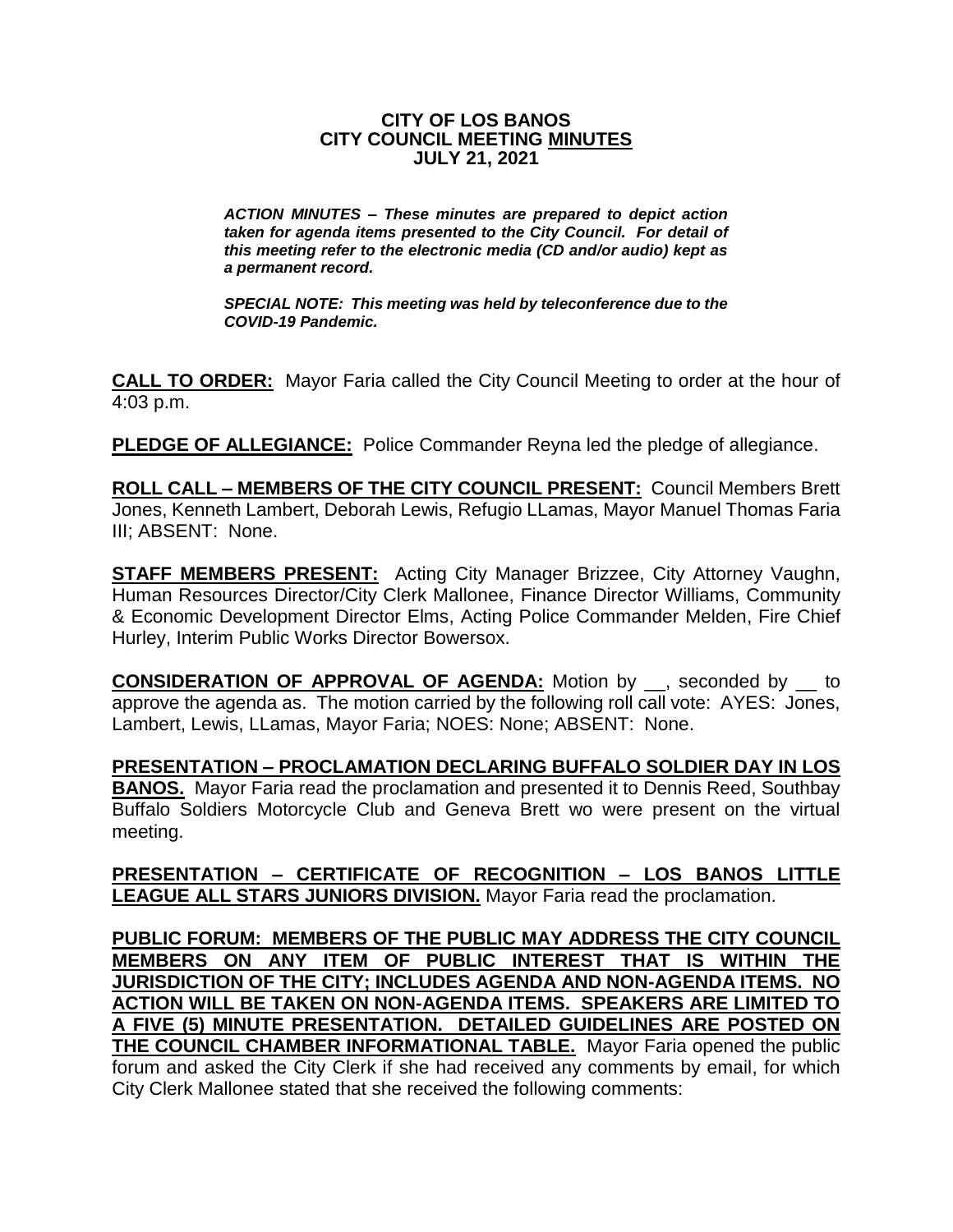**CONSIDERATION OF APPROVAL OF CONSENT AGENDA.** Motion by LLamas, seconded by Lambert to approve the consent agenda as follows: Check Register for #227687 – #227915 in the Amount of \$1,941,744.18; Minutes for the July 7, 2021 City Council Meeting; City Council Resolution No. 6390 – Accepting Public Improvements, Excluding Off-Site Landscape, for Sunrise Ranch, Phase 1, Generally Located within the Area Bounded by East B Street to the North, Future San Luis Street to the South, Jo Lin Park Manor Subdivision to the East, and Place Road to the West (Stonefield Home, Inc.); City Council Resolution No. 6391 – Accepting Public Improvements, Excluding Off-Site Landscape, for Sunrise Ranch, Phase 2, Generally Located within the Area Bounded by East B Street to the North, Future San Luis Street to the South, Jo Lin Park Manor Subdivision to the East, and Place Road to the West (Stonefield Home, Inc.); City Council Resolution No. 6392 – Accepting the Fire Station Training Tower Improvements Project as Complete and Authorizing the Filing of a Notice of Completion with the Merced County Recorder; City Council Resolution No. 6393 – Approving an Amendment to Division 5 – Personnel Benefits, Division 5-C – Vacation Leave Policy, and Division 5-F – Compensatory Time Off (CTO) Policy of the City's Policy & Procedures Manual as it Pertains to Unrepresented/Miscellaneous Employees; City Council Resolution No. 6394 – Authorizing Essential Worker Pay for Full-Time Unrepresented/Miscellaneous and Part-Time Employees. The motion carried by the following roll call vote: AYES: Jones, Lambert, Lewis, LLamas, Mayor Faria; NOES: None; ABSENT: None.

**SAN JOAQUIN VALLEY AIR POLLUTION CONTROL DISTRICT PRESENTATION (SJVAPCD).** Acting City Manager Brizzee presented the staff report and introduced Brian Dodds with the SJVAPCD. Mr. DeYoung spoke to the services the SJVAPCD provides, which included a PowerPoint presentation.

There was Council Member and representative discussion regarding some of the incentive programs and what the application process looks like for those programs. The representative noted that some of the programs do not currently have funding available but that they are currently working with the State to get additional funding. Council asked how the State was planning on keeping up with the demand of generated power, especially during months of less sunshine, for these electric-powered vehicles for which the representative said he could not provide a definite answer right at that moment.

Acting City Manager Brizzee spoke to how Council Member Lewis is a board member for the San Joaquin Valley Air Pollution Control District and that she helps to keep the City informed on the many different programs available to our residents.

Informational item only, no action taken.

**PUBLIC HEARING – TO RECEIVE PUBLIC COMMENT AND CONSIDERATION OF THE PROPOSED LEVY FOR WEED ABATEMENT FOR SERVICES PERFORMED DURING THE FISCAL YEAR 2020/2021 OR PRIOR; CITY COUNCIL RESOLUTION NO. 6395 – AUTHORIZING THE LEVY AND COLLECTION OF ASSESSMENTS FOR WEED ABATEMENT WITHIN THE CITY OF LOS BANOS.** Finance Director Williams presented the staff report.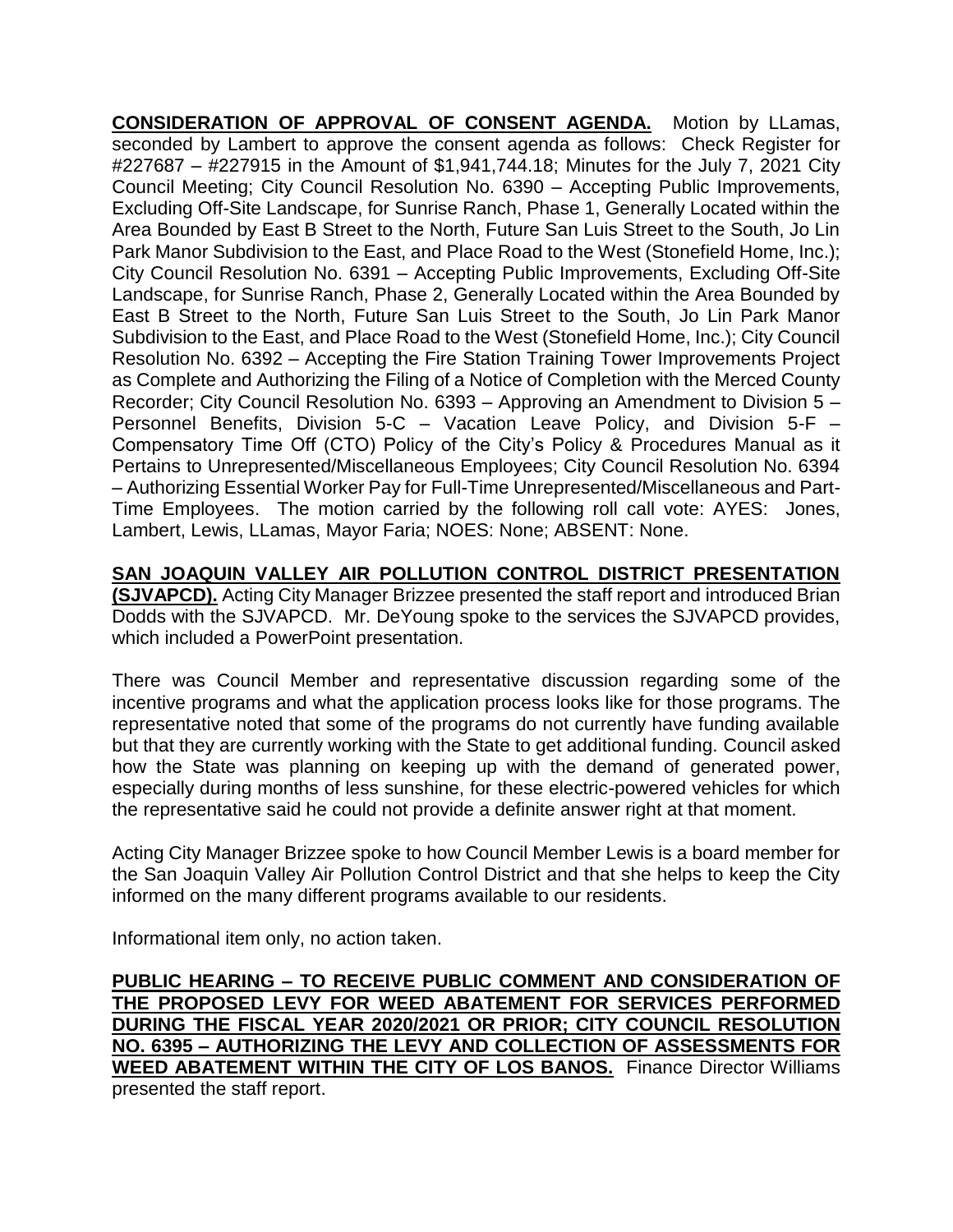Mayor Faria opened the public hearing and asked the City Clerk if she had received any comments by email, for City Clerk Mallonee stated that she received no comments; therefore the public hearing was closed.

Motion by Faria, seconded by Lambert to adopt City Council Resolution No. City Council Resolution No. 6395 – Authorizing the Levy and Collection of Assessments for Weed Abatement within the City of Los Banos. The motion carried by the following roll call vote: AYES: Jones, Lambert, Lewis, LLamas, Mayor Faria; NOES: None; ABSENT: None.

## **PUBLIC HEARING – TO RECEIVE PUBLIC INPUT AND TESTIMONY REGARDING POSSIBLE REVISIONS TO LOS BANOS'S CITY COUNCIL ELECTORAL DISTRICT**

**PLAN [5:00 P.M.].** City Attorney Vaughn presented the staff report and introduced Chris Skinnell and Jeff Tilton of National Demographic Corporation who presented a PowerPoint presentation.

There was Council Member and representative discussion regarding map submittals and how anyone, even those who are not residents of Los Banos, may submit a map for consideration.

City Attorney Vaughn noted that there is fairly extensive recipient list of those who receive notice information directly. This list includes those who were interested in receiving information directly when the City first transitioned to districts.

Mayor Faria stated that the future public hearings on this topic are scheduled during Council Meetings to be held on August 18, 2021, December 15, 2021 and February 2, 2022.

No action taken. Opportunity for public comment only.

**DESIGNATION OF VOTING DELEGATE AND ALTERNATE FOR THE 2021 LEAGUE OF CALIFORNIA CITIES (LCC) ANNUAL CONFERENCE & EXPO BEING HELD SEPTEMBER 22-24, 2021 IN SACRAMENTO.** Motion by Faria, seconded by Lambert to Designate Mayor Faria as the voting delegate and Mayor Pro Tem Lewis as the alternate voting delegate*.* The motion carried by the following roll call vote: AYES: Jones, Lambert, Lewis, LLamas, Mayor Faria; NOES: None; ABSENT: None.

**CANCELLATION OF THE REGULAR CITY COUNCIL MEETING SCHEDULED FOR WEDNESDAY, AUGUST 4, 2021 DUE TO SUMMER BREAK.** Motion by Lewis, seconded by LLamas to cancel the August 4, 2021 Regular City Council Meeting due to summer break.The motion carried by the following roll call vote: AYES: Jones, Lambert, Lewis, LLamas, Mayor Faria; NOES: None; ABSENT: None.

**COVID-19 STATUS UPDATE; CITY COUNCIL RESOLUTION NO. 6396 – TERMINATING THE LOCAL EMERGENCY DECLARED BY THE DIRECTOR OF EMERGENCY SERVICES.** Acting City Manager Brizzee presented the staff report,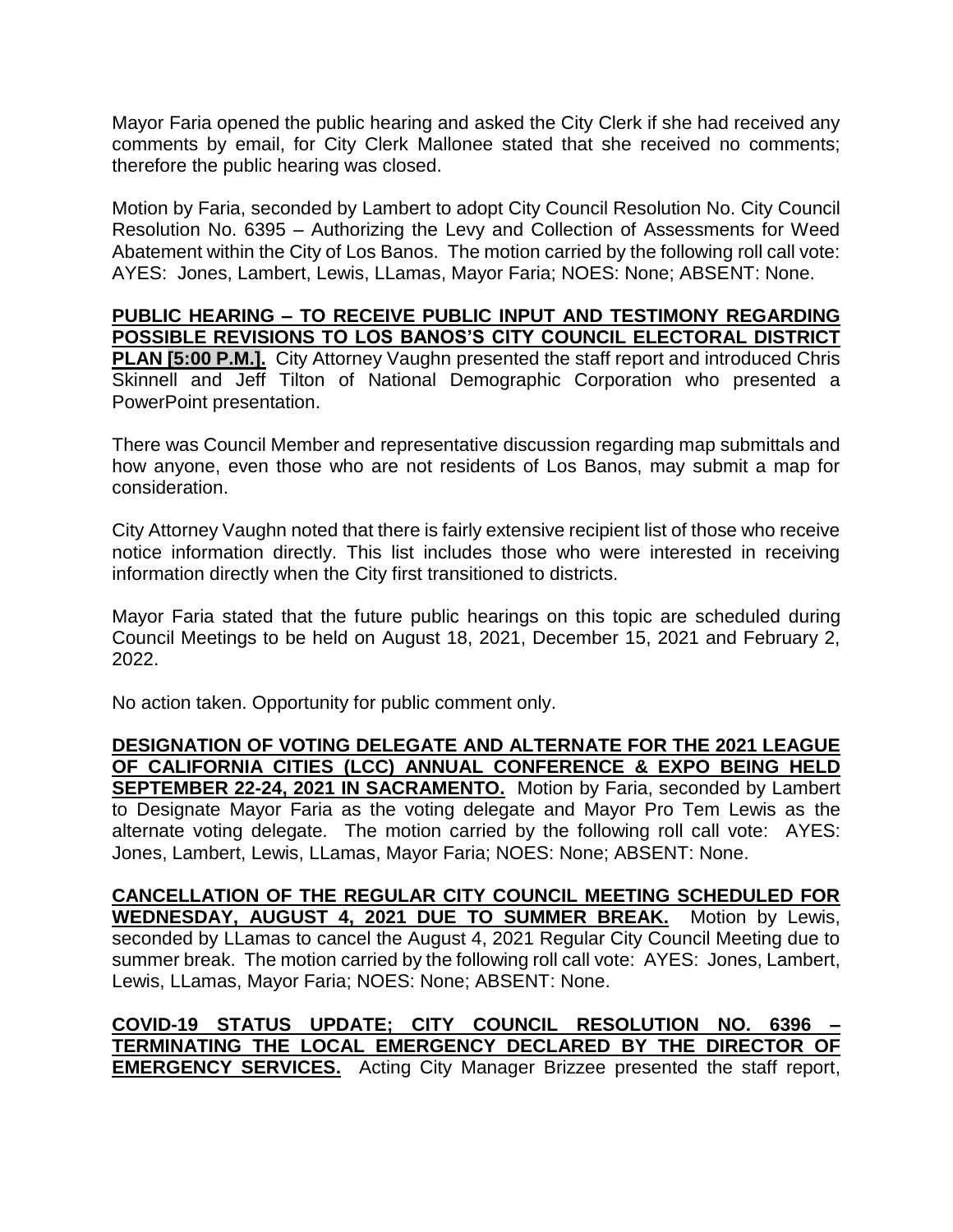giving an update on COVID-19 statistics, Los Banos, statewide and county-wide, numbers of those vaccinated, which included a PowerPoint presentation.

City Attorney Vaughn spoke the request to terminate the Local Emergency Declared by the Director of Emergency Services in response to the COVID-19 pandemic.

Motion by Lambert, seconded by Jones to adopt City Council Resolution No. 6396 – Terminating the Local Emergency Declared by the Director of Emergency Services. The motion carried by the following roll call vote: AYES: Lambert, Lewis, LLamas, Mayor Faria; NOES: Jones; None; ABSENT: None.

### **ADVISEMENT OF PUBLIC NOTICES (No Report).**

**CITY MANAGER REPORT.** Acting City Manager Brizzee thanked the City Council and Community & Economic Development Director Elms for the hard work on the Sphere of Influence General Plan workshop that was held yesterday. He spoke to how the Los Banos Fire Department houses and maintains a lime green fire engine provided by the Office of Emergency Services through a mutual aid agreement for purposes of assisting with wild land fires as it is called up on. That engine recently became assigned to the Dixie Fire up in Butte County. Fire Chief Hurley asked that we keep the crews in our thoughts and are hoping for a safe return home soon.

# **REPORT/UPDATE ON MERCED COUNTY ASSOCIATION OF GOVERNMENTS (MCAG), PENINSULA CLEAN ENERGY (PCE), AND MEASURE V COMMITTEE.**

Mayor Faria stated that PCE cancelled their monthly board meeting this week and spoke to how MCAG had a meeting last week and they are working on a plethora of projects including the natural landfill gas project, SR 152 widening projects and homelessness.

### **CITY COUNCIL MEMBER REPORTS.**

**DEBORAH LEWIS:** Council Member Lewis thanked Acting City Manager Brizzee for inviting the San Joaquin Valley Air Pollution Control District to give a presentation at tonight's council meeting.

#### **REFUGIO LLAMAS:** No report

#### **BRETT JONES:** No report

**KENNETH LAMBERT:** Council Member Lambert spoke to how his thoughts and prayers are with our firefighters and their families for a safe trip home.

**MAYOR TOM FARIA:** Mayor Faria thanked Mayor Pro Tem Lewis for filling in for him at the Sphere of Influence General Plan Workshop. He reminded everyone that there are a lot of opportunities for citizens to get involved in our community.